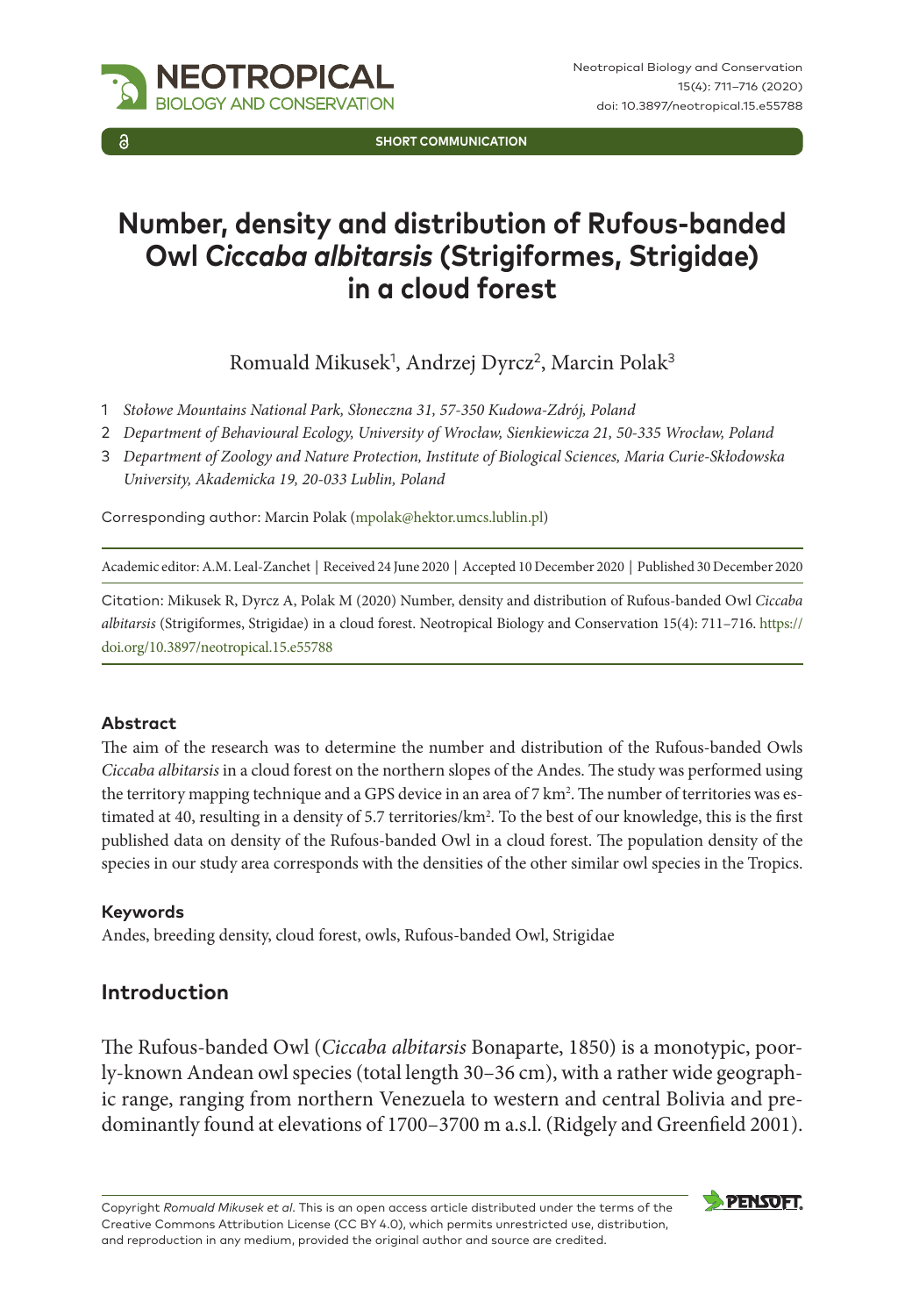It is one of four species of the genus *Ciccaba*, formerly included in the genus *Strix* (Holt et al. 2020). The Rufous-banded Owl is an uncommon to locally fairly common species in Ecuador, recorded mostly between 1700 and 3700 m a.s.l. (Mikkola 2012). This nocturnal bird inhabits cloud forests with lush vegetation with dense undergrowth, epiphytes and mosses (König et al. 1999; Mikkola 2012). There are only infrequent data on its nesting sites or breeding biology (Greeney 2003; König et al. 2008). Despite the sparse information about this species, it is classified as Least Concern (LC), mainly because of its wide range (BirdLife International 2018).

The main diet of this species includes invertebrates and small mammals (Restrepo-Cardona et al. 2018; Holt et al. 2020). The three pellets which were found near Yanayacu Biological Station in north-eastern Ecuador included the remains of a small mammal and large Coleopterans (Greeney 2003). This is a sexually monomorphic species; however, males and females produce different sex-specific vocalisations. The closely-related species, the Black-banded Owl *Ciccaba huhula*, inhabits lowlands up to the height of 1400 m a. s. l. (Holt et al. 2020). One or two individuals of an unknown species of owls ("San Isidro Owl") are constantly observed near Yanayacu Biological Station. The identity of the species is not clear and some researchers state that this mysterious owl is *Ciccaba huhula* (Holt et al. 2020). To date, number, distribution and density of owls breeding in primeval mountain forests in the Andes have not been studied sufficiently. Due to their secretive behaviour and nocturnal activity, we have poor knowledge of the density of owls.

The aim of the research was to determine the population and distribution of the Rufous-banded Owl in a cloud forest. Although owls are of significant conservation concern, key aspects of their ecology remain poorly understood. Knowing their numbers and ecological requirements in the breeding areas is very important for the development of an effective conservation strategy for areas holding populations of this species.

## **Materials and methods**

The study was carried out on a 7  $\rm km^2$  plot in a cloud forest (mostly primeval) between Yanayacu Biological Station (00°36'S, 77°53'W) and the village Cosanga, at an altitude of 2000–2250 m a.s.l. (Napo Province, north-eastern Ecuador; for a more complete area description, see Valencia 1995). Bird censuses were carried out with the territory mapping technique (Bibby et al. 2000), without imitating territorial call of owls. During each survey, the observer moved along paths using GPS for selflocation and mapping of individuals (mainly males). We sexed birds on the basis of owl calls obtained from the webpage xeno-canto (Xeno-canto Foundation 2019). The recordings on that webpage had been registered at the altitudes between 1600 (Ecuador) and 3900 m a. s. l. (Peru).

We carried out the field study between 1 November and 24 December of 2009. During the whole study period, the fifteen owl counts were carried out during rainless and windless nights. Due to the spontaneous voice activity of owls being high, we did not use playback. Each count lasted for about 5 hours. Counts took place on 9, 19, 26, 27 and 28 November and 1, 3, 4, 5, 7, 8, 10, 11, 17 and 24 December 2009.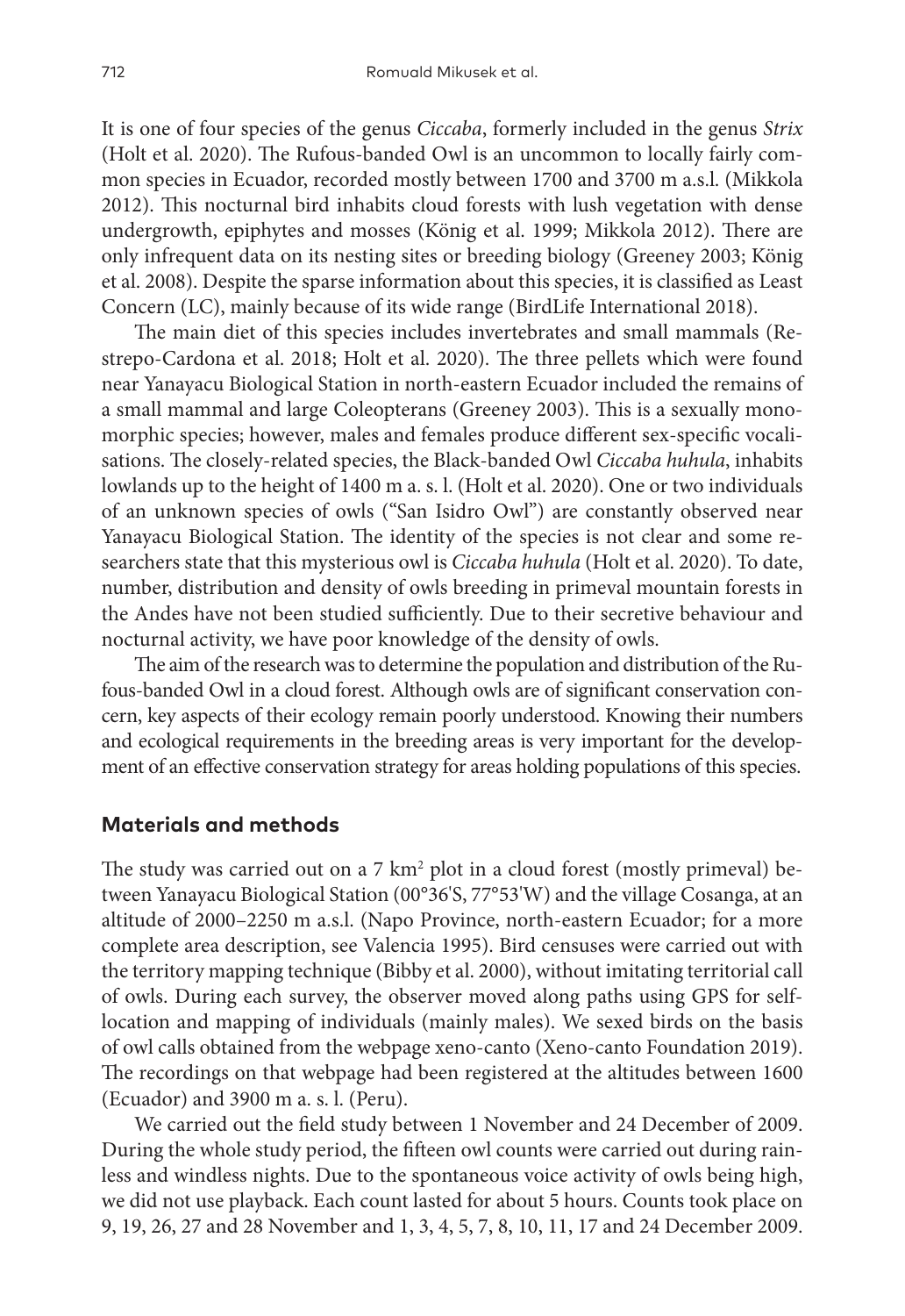The position of the bird was marked on a map and the exact coordinates were entered on a GPS receiver. The birds' movements and territorial behaviour were recorded on a map. During mapping, special attention was paid to simultaneously calling males and pair members. The number of territories was calculated, based mainly on simultaneously calling birds (mostly males, but in some cases duetting pairs) to avoid over-estimation of the number of individuals and territories. In four cases, we classified as breeding territories the localities where only one calling bird was heard. However, in all these cases, calling males were recorded during 2–3 counts in places located more than 300 m from other breeding territories with calling individuals. The call of the Rufous-banded Owl is quite distinctive and unmistakable in comparison to calls of other owls. During the counts, we did not record the voices that would be different from typical vocalisation for *C. albitarsis* (e.g. xeno-canto.org/337976), hence wrong identification of calls of other owl species was very unlikely.

### **Results and discussion**

In November and December 2009, we observed high vocal activity, territorial aggression and signalling of the Rufous-banded Owls. The intense calling of males in the study area started on 9 November and we did not note any calls during ten preceding nights. We estimated that the surveyed area hosted 40 territories of the Rufousbanded Owl and hence the species density was 5.7 territories/km<sup>2</sup>. During the study period, we did not record any other owl species in the study area. The territories of the Rufous-banded Owl were not evenly distributed (Fig. 1). We detected mostly calling males, but we also found seven females and five calling pairs. The average distance between calling birds was 288 m (median = 250 m; range 65-850 m; n = 46).

There is no information on population densities of north Andean owls. To the best of our knowledge, this is the first report of number, density and distribution of the Rufous-banded Owl in a cloud forest. Similar densities were reported for some other tropical owls of a similar size. Borges et al. (2004) conducted a study on the density and habitat use of some owl species in Central Amazonian terra-firma and black-water flooded forests. One of the most abundant species was the Spectacled Owl *Pulsatrix perspicillata* (size 43–52 cm) – 31 individuals/1 km<sup>2</sup>. Seven breeding adults per km<sup>2</sup> of Mottled Owls *Ciccaba virgata* (size 29–38 cm) were reported in a primeval forest in Guatemala (Gerhardt et al. 1994). Christmas Island Hawk Owl *Ninox natalis* (size 26–29 cm) in primary forest occupied essentially exclusive territories with the average density of 5.5 individual territories per  $km^2$  (Hill and Lill 1998). Barn Owls *Tyto alba* were counted with playback on one of the Comoro Archipelago islands (Mayotte) and the breeding densities were estimated at ca. 1.0–2.8 territories/km2 (Stevens et al. 1999).

The breeding season of tropical owl species is generally significantly extended and may last for most of the year. However, in areas with distinct wet and dry seasons, the breeding season usually coincides with the dry season or occurs at its end (Marks et al. 1999). The pattern of breeding phenology of the Rufous-banded Owl is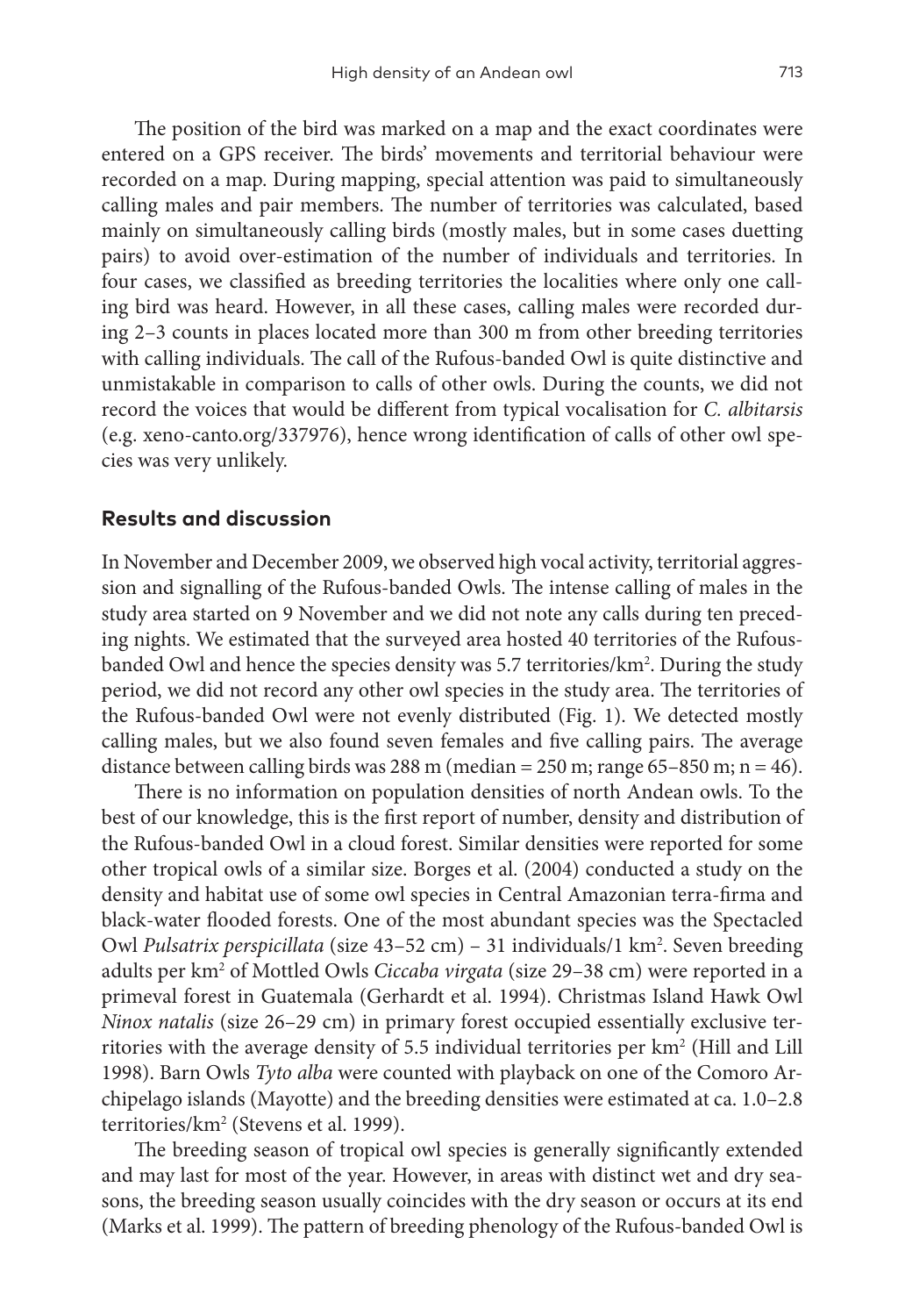

**Figure 1.** Distribution of calling males of the Rufous-banded Owls and their territories in the study area located in the Napo Province, north-eastern Ecuador. Stars – territory centre, grey circles – calling males, grey line – line connect calling males at the same time, green line – study area. Map data 2019 (C) Google.

poorly known. However, fledged young were found on 13 January (Greeney 2003) and in October (dry season) (Greeney 2003). According to Greeney (2003), this may indicate that the species nests throughout the whole year or breeds opportunistically at the time of food abundance. In Colombia, the young of the species were recorded at the end of January (Hilty and Brown 1986), 22 July (König et al. 1999), 19 March (Jaramillo 2019) and 18 April (Uribe 2015). URL Internet Bird Collection and xenocanto provides evidence that males of the species call throughout the whole year (n = 50) and the lowest number of records comes from June and August (however, the data were collected occasionally and not within a standard research programme).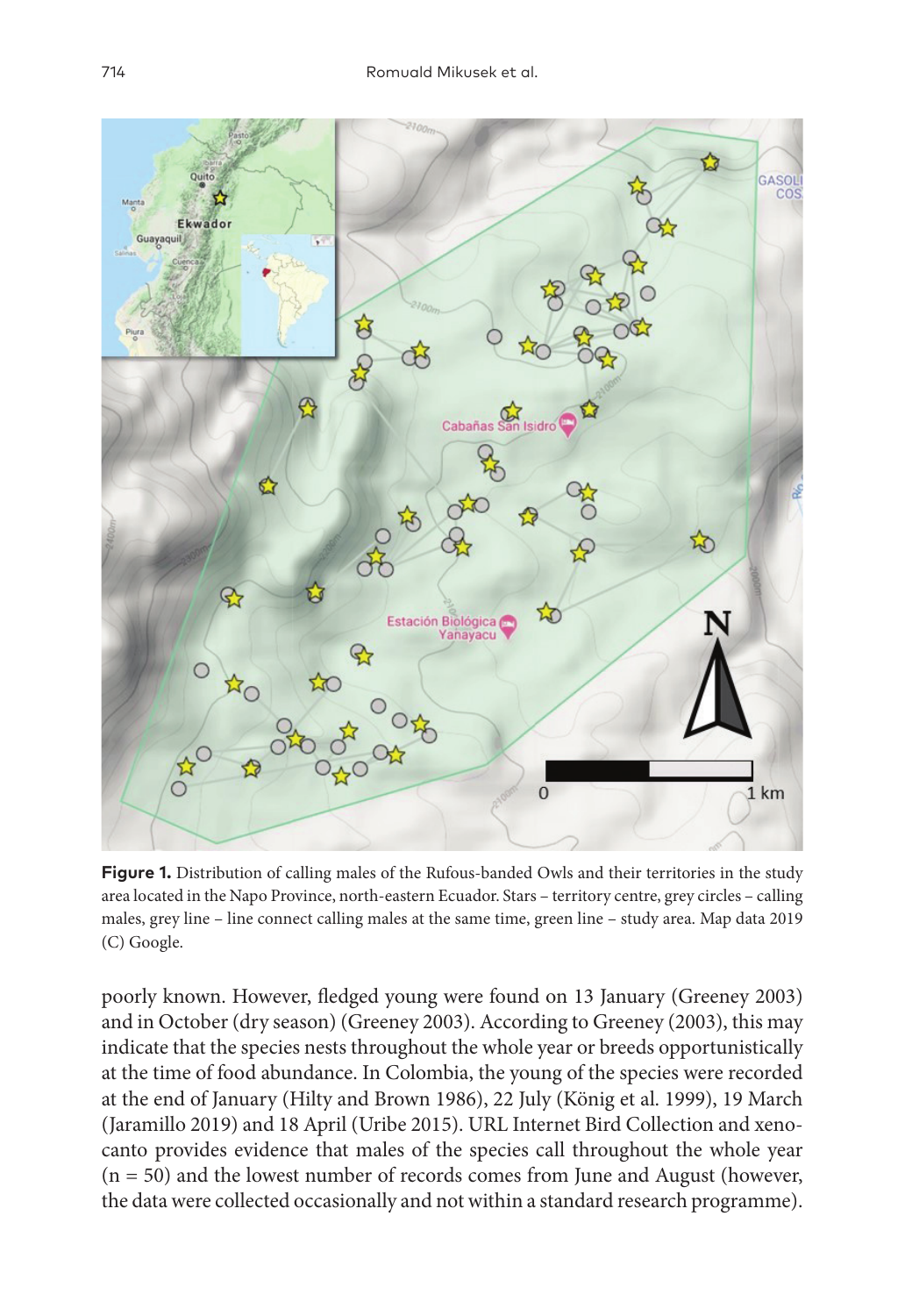## **Acknowledgements**

We thank Felipe Zilio and Paul Smith for valuable comments on the manuscript. We are grateful to Lucyna Halupka for improving English translation. Special thanks to Harold F. Greeney for providing comfortable conditions for research.

## **References**

- Bibby CJ, Burgess ND, Hill DA, Mustoe SH (2000) Bird census techniques. Academic Press, London.
- BirdLife International (2018) *Ciccaba albitarsis*. The IUCN Red List of Threatened Species 2018: e.T22689154A130160167. [https://doi.org/10.2305/IUCN.UK.2018-2.RLTS.](https://doi.org/10.2305/IUCN.UK.2018-2.RLTS.T22689154A130160167.en) [T22689154A130160167.en](https://doi.org/10.2305/IUCN.UK.2018-2.RLTS.T22689154A130160167.en)
- Borges SH, Henriques LM, Carvalhaes A (2004) Density and habitat use by owls in two Amazonian forest types. Journal of Field Ornithology 75(2): 176–182. [https://doi.](https://doi.org/10.1648/0273-8570-75.2.176) [org/10.1648/0273-8570-75.2.176](https://doi.org/10.1648/0273-8570-75.2.176)
- Gerhardt RP, Gonzáles NB, Gerhardt DM, Flatten CJ (1994) Breeding biology and home range of two *Ciccaba* owls. The Wilson Bulletin 106: 629–639.
- Greeney HF (2003) Brief observations on the diet, day roost, and juveniles of the Rufousbanded owl (*Strix albitarsis*) in eastern Ecuador. Lundiana 4: 67–68.
- Hill FAR, Lill AA (1998) Density and total population estimates for the threatened Christmas Island hawk owl *Ninox natalis.* The Emu 98(3): 209–220.<https://doi.org/10.1071/MU98029>
- Hilty SL, Brown WL (1986) A Guide to the Birds of Colombia. Princeton University Press, Princeton.
- Holt DW, Berkley R, Deppe C, Enríquez PL, Petersen JL, Rangel Salazar JL, Segars KP, Wood KL, de Juana E, Marks JS (2020) Black-banded Owl (*Ciccaba huhula*), version 1.0. In: del Hoyo J, Elliott A, Sargatal J, Christie DA, de Juana E (Eds) Birds of the World. Cornell Lab of Ornithology, Ithaca.<https://doi.org/10.2173/bow.bkbowl1.01> [accessed on 17.08.2016]
- Jaramillo BC (2019) [*Ciccaba albitarsis* (Juvenil y adulto)]. [https://www.flickr.com/pho](https://www.flickr.com/photos/129392105@N02/16657621117)[tos/129392105@N02/16657621117](https://www.flickr.com/photos/129392105@N02/16657621117) [accessed on 05.03.2019]
- König C, Weick F, Becking JH (1999) Owls: A Guide to the Owls of the World. Pica Press, Robertsbridge.
- König C, Weick F, Becking JH (2008) Owls of the World (2<sup>nd</sup> ed.). Christopher Helm, London.
- Marks JS, Cannings RJ, Mikkola H (1999) Family Strigidae (typical owls). In: del Hoyo J, Eliott A, Sargatal J (Eds) Handbook of the Birds of the World. v. 5: Barn-owls to Hummingbirds. Barcelona, Lynx Edicions, 76–151.
- Mikkola H (2012) Owls. Of the World: A Photographic Guide. Christopher Helm, London.
- Restrepo-Cardona JS, David M, Sanchez-Bellaiza DM, Rodriguez Villamil DR, Berrio S, Marin LV, Mikkola HJ, Berrio-Montoya S (2018) Diet of Barn Owl (*Tyto alba*), Spectacled Owl (*Pulsatrix perspicillata*) and Rufous-banded Owl (*Strix albitarsis*) in the western Andes of Colombia. Ornitologia Neotropical 29: 193–198.
- Ridgely RS, Greenfield PJ (2001) The birds of Ecuador. Volume 1: status, distribution and taxonomy. Christopher Helm, London.